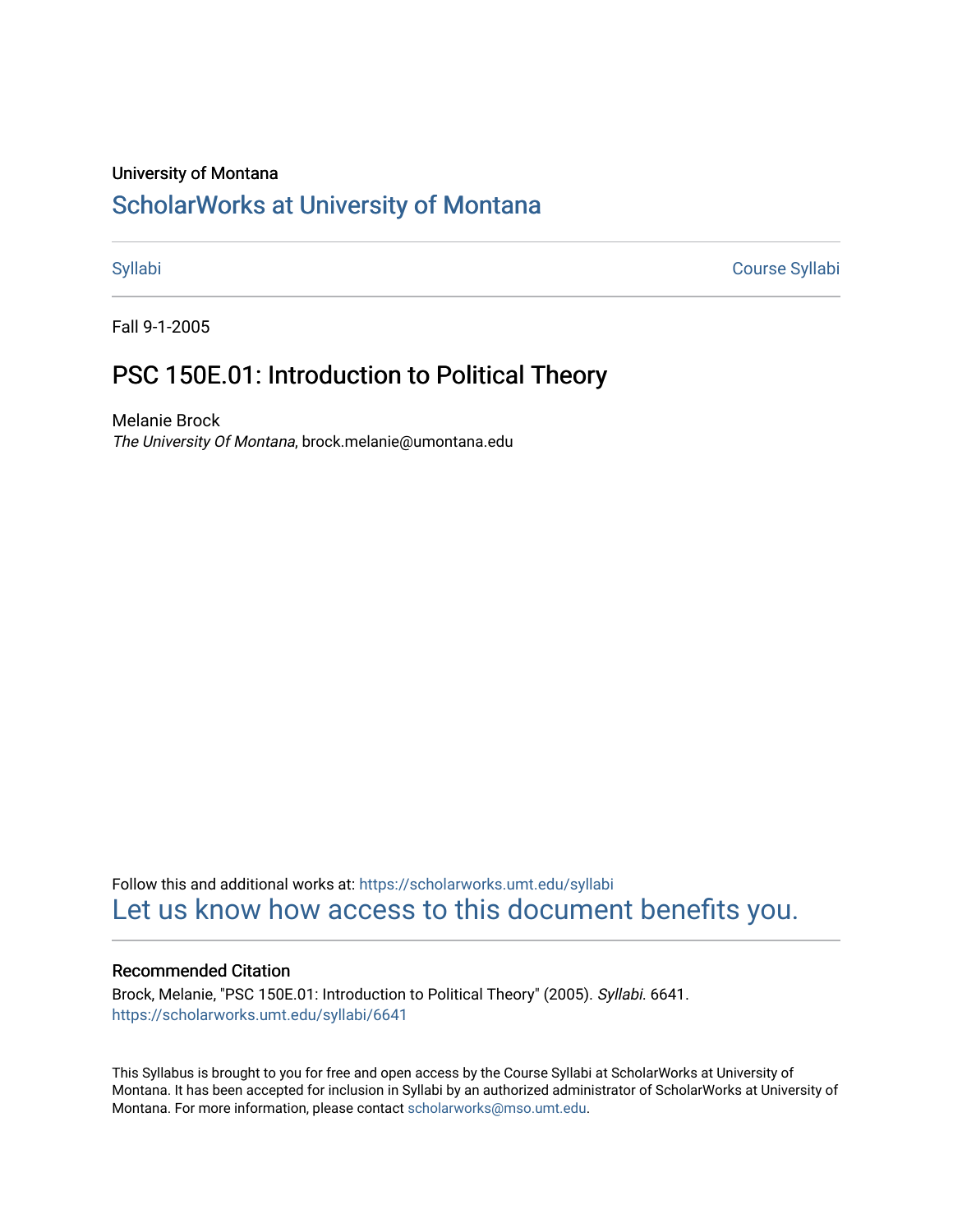# **University of Montana Department of Political Science PSC 150E -- Introduction .to Political Theory Fall Semester 2005**

**MWF 1:10 - 2pm Professor Melanie Brock** Gallagher Business Building 106 brock.melanie@gmail.com

**Teaching Assistant:** Julianna Crowley **Contact:** julianna.crowley@umontana.edu **TA** Office Hours in Corbin Hall -- **T/fH: 12:30 - 2pm** 

#### **Course Description:**

 $\frac{1}{2}$ 

Introduction to Political Theory (PSC 150) familiarizes students with the basic concepts and issues that preoccupy the political theorist, including the origins of government and society, the nature of justice and the meaning of *public* and *private.* 

We begin by considering the tension between politics and philosophy and continue with an examination of the major political philosophies - liberalism,  $*$  conservatism, Marxism, feminism and etc. - that have shaped our modern political discourse. We will conclude with the "end of ideology" debate. In other words, what does it mean to you when someone says: "today it is no longer possible to construct a genuine political philosophy?"

#### **Required Texts:**

 $1.111.0333337$ 

C.P. Gilman, *Herland* 

Plato, *The Republic* **FAC PAC A: Western Political Theory** Aristotle, *Politics*  FAC PAC B: Political Ideas on Women

**Course Objectives:** upon successfully completing the course work, students should be able to:

- 1. Demonstrate an understanding of the political and ethical values associated with Plato, Aristotle, Locke, Hobbes, Bentham, J.S. Mill, Burke, and Marx.
- 2. Identify major themes and ideas associated with the ideologies of utopianism, classical and reform liberalism, utilitarianism, conservatism, Marxism, feminism as well as contemporary variations such as neo-Marxism and post-modern feminism.
- 3. Provide an interpretative, critical essay on a utopian novel, examining how the ethical ideas of western political thinkers, including Plato, are satirized and/or negated. (See paper guidelines.)

1

l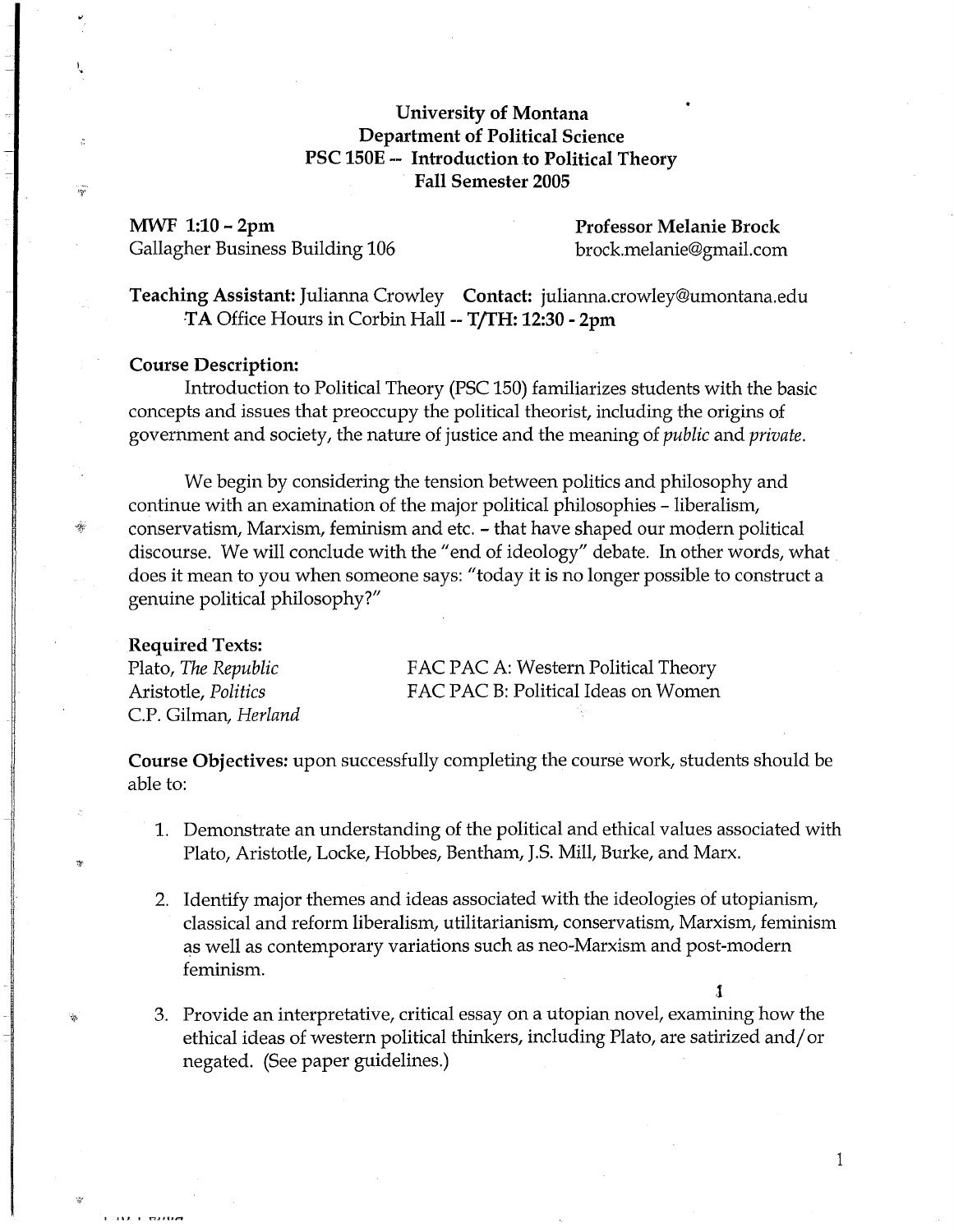## Grading:

1,

The work of the course consists of reading all assignments, attending lectures, completing the scheduled two-part midterm (30% of course grade) and the final exam (35% of course grade). In addition, each student must complete on time a critical essay on C.P. Gilman's, *Herland* (35% of grade).

Attendance will not be taken, but students who regularly attend class, ask questions, and take notes will do better on the exams. I also suggest students visit with the TA as often as needed.

Plus/Minus Grading will be based on the Political Science Department's Scale: 100-93=A; 92-90=A-; 89-87=B+; 86-83=B; 82-80=B-; 79-77=C+; 76-73=C; 72-70=C-; 69-67=D+; 66-63=D; 62-60=D-; F=59 and lower

Exam Make-ups/Late Paper Policy: Students must have a doctor's note, funeral notice, or letter from a coach in order to reschedule a midterm or final. Late papers receive a grade letter reduction for every day the paper is late.

If a student elects to take the course as a "Pass or No Pass," he or she should be aware that a total of 65 points or lower will result in a no pass grade. Please see the UM academic catalog for criteria on Incomplete Grades and Academic Honesty.

#### Course Schedule and Assignments:

| Aug. 29       | <b>Course Introduction</b>                                 |
|---------------|------------------------------------------------------------|
|               | Read: Plato, The Republic, Books I&II                      |
| Aug. $31 \&$  | Plato's Indictment                                         |
| Sept. 2       | Read: Plato, The Republic, Books III&IV                    |
| Sept. 5       | No class, enjoy Labor Day                                  |
| Sept. 7       | Plato's Organic Theory of the State                        |
|               | Read: Plato, The Republic, Book V                          |
| Sept. 9       | Utopianism: Plato's Ideal State & Perfect Justice -        |
|               | A Community of Wives, Children & Property                  |
|               | Read: Plato, The Republic, Book VI                         |
| Sept. $12 \&$ | Possibility of the Ideal State: the Ship & Cave Allegories |
| Sept. 14      | Read: The Republic, Book VII                               |
| Sept. 16      | Decline of the Ideal State                                 |
|               | Read: The Republic, Books VIII & IX                        |

2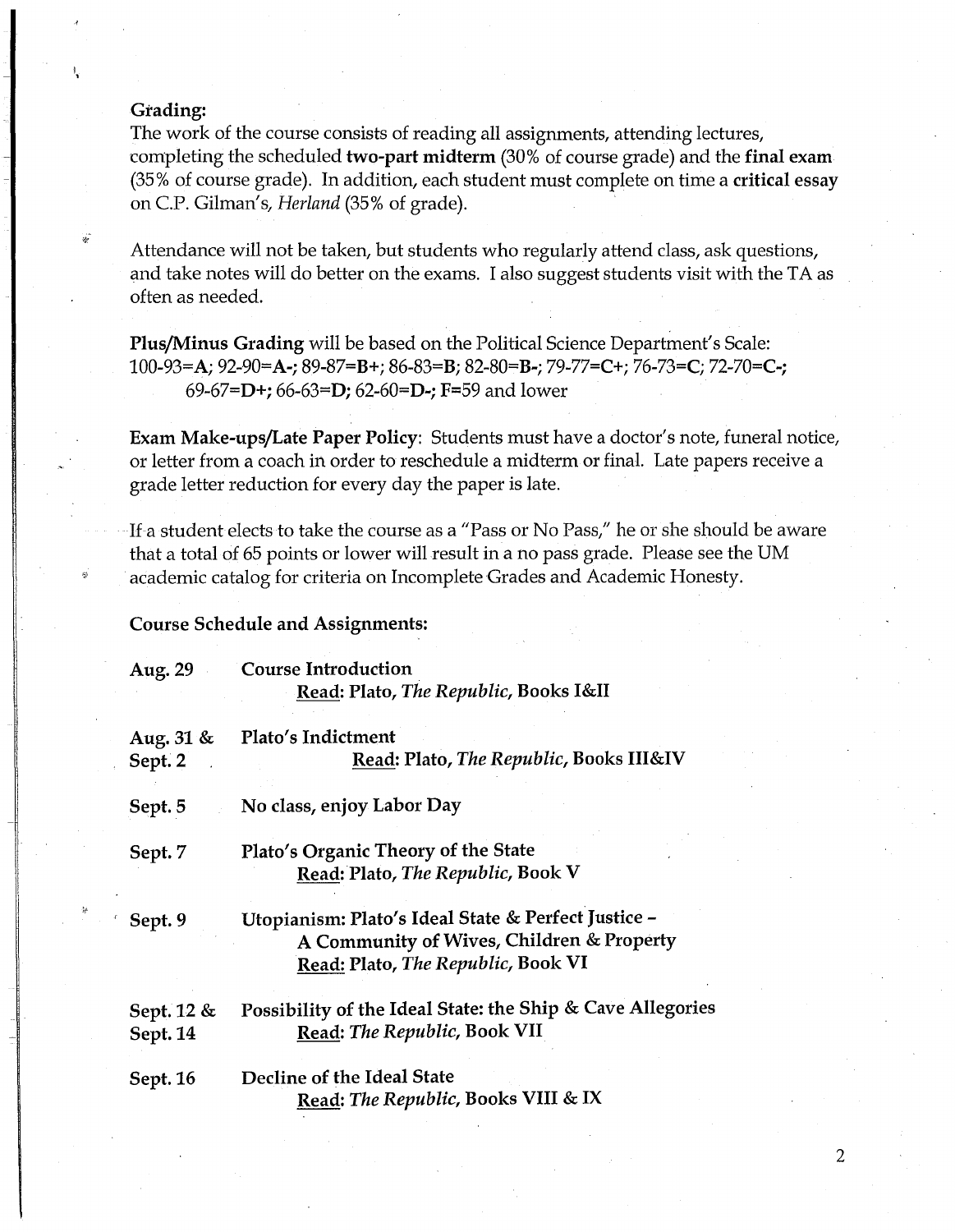| Sept. 19                                                                                                                                               | Plato v. Aristotle<br>***Last Day to Drop/Add Course***<br>Read: Aristotle, Politics, Book II                                                                                                          |  |
|--------------------------------------------------------------------------------------------------------------------------------------------------------|--------------------------------------------------------------------------------------------------------------------------------------------------------------------------------------------------------|--|
| Sept. 21<br>Sept. 23                                                                                                                                   | <b>Review and Discussion of Plato</b><br>*****Midterm Part I: Plato's Republic********<br><b>Bring a Blue Book to class for exam</b>                                                                   |  |
| <b>Sept. 26</b>                                                                                                                                        | <b>Aristotle: Politics as Science</b><br>Read: Aristotle, Politics, Book I                                                                                                                             |  |
| <b>Sept. 28</b>                                                                                                                                        | Aristotle's Biological Analysis: Family, Village, Polis<br>Read: Aristotle, Politics, Book III                                                                                                         |  |
| Sept. $30 \&$<br>Oct. 3                                                                                                                                | Aristotle's Classifications of Constitutions<br>Read: Aristotle, Politics, Book IV                                                                                                                     |  |
| Oct. 5 $\&$<br>Oct. 7                                                                                                                                  | <b>Aristotle on Revolution</b><br>Read: Aristotle, Politics, Book V                                                                                                                                    |  |
| Oct. 10                                                                                                                                                | <b>Classical Liberalism: An Introduction</b>                                                                                                                                                           |  |
| Oct. 12                                                                                                                                                | <b>Aristotle Review and Discussion</b>                                                                                                                                                                 |  |
| Oct. 14                                                                                                                                                | *************Midterm Part II: Aristotle's Politics***************<br>Bring a Blue Book to class for exam                                                                                               |  |
| Oct. 17                                                                                                                                                | Classical Liberalism: Hobbes, Locke on Maternity, Paternity & Social                                                                                                                                   |  |
| <b>Contract Theory</b><br>Read: FAC PAC $A$ – Excerpt from Hobbes' Leviathon: "Of the Natural Condition"<br>AND "Of the First and Second Natural Laws" |                                                                                                                                                                                                        |  |
|                                                                                                                                                        | FAC PAC B - Excerpt from Hobbes' Philosophical Rudiments AND<br>Excerpt from Locke's Second Treatise: "Maternity, Paternity, &<br><b>Origins of Political Power"</b>                                   |  |
| Oct. 19                                                                                                                                                | <b>Classical Liberalism: Locke &amp; Revolution</b><br>Read: FAC PAC A - Excerpt from Locke's Two Treatises on<br><b>Government: "A Letter Concerning Toleration"</b>                                  |  |
| Oct. 21                                                                                                                                                | <b>Classical Liberalism: Locke &amp; Property Rights</b><br>Read: FAC PAC A - Excerpt from Locke's Second Treatise of Government:<br>"Of the State of Nature," "Of Property," and "Of the Dissolution" |  |
| Oct. 24                                                                                                                                                | Classical Liberalism: Adam Smith & "the Automatic Social Mechanism"<br>Read: FAC PAC A - Adam Smith's "Division of Labor"                                                                              |  |

 $\hat{\theta}$  $\hat{\mathcal{H}}$  $\frac{1}{2}$  $\hat{\mathcal{A}}$ 

|<br>|<br>|

文 小学

 $\mathcal{A}^{\mathcal{A}}$ 

 $\ast$ 

 $\mathcal{L}$ 

 $\phi_{\tilde{p}}$ 

 $\gamma_i$ 

 $\mathcal{A}^{\mathcal{A}}$ 

3

 $\frac{1}{2}$ 

 $\hat{\mathcal{A}}$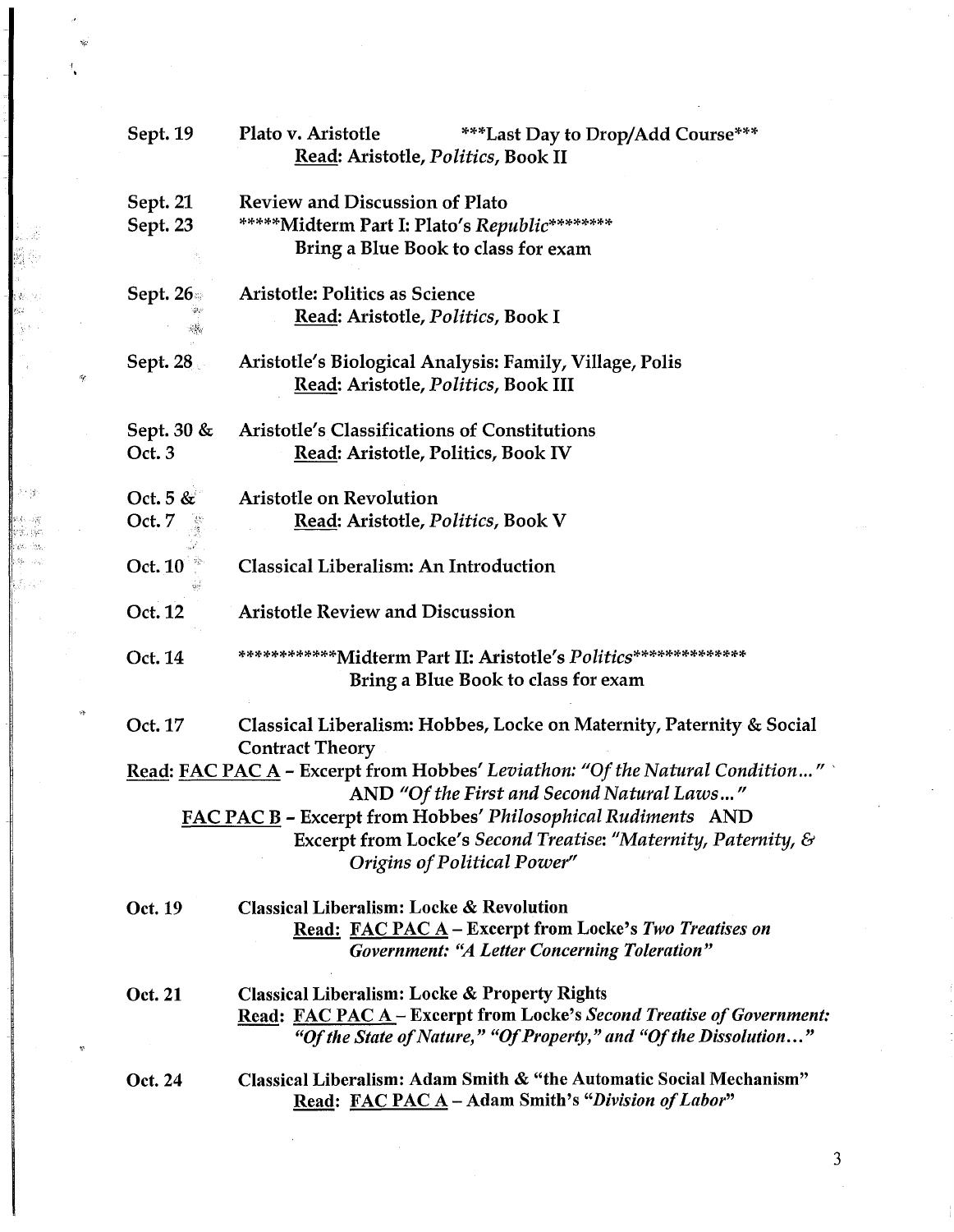|                                                                 | ****Begin reading Gilman's <i>Herland</i> for paper********                                                                                 |  |
|-----------------------------------------------------------------|---------------------------------------------------------------------------------------------------------------------------------------------|--|
| Oct. 26 &                                                       | Utilitarianism & John Stuart Mill                                                                                                           |  |
| Oct. 28                                                         | <b>Read: FAC PAC A – Excerpts from J.S. Mill's Utilitarianism, Liberty,</b><br>& Representative Government; AND Considerations on Rep. Govt |  |
| Oct. 31                                                         | Reform Liberalism: John Dewey & T.H. Green                                                                                                  |  |
|                                                                 | Read: FAC PAC A - Excerpt from T.H. Green's Works                                                                                           |  |
| Nov. $2 \&$                                                     | Conservatism: Edmund Burke & the critique of Political Idealism                                                                             |  |
| Nov. $4$<br>-same not                                           | Read: FAC PAC A - Burke, Wordsworth, Oakeshott selections                                                                                   |  |
| Nov. $7_{\circ}$ .                                              | <b>Conservative Feminism</b>                                                                                                                |  |
|                                                                 | Read: FAC PAC B - Selections from Genesis, Aristotle, Plutarch,                                                                             |  |
|                                                                 | Paul, Augustine, Aquinas, Bacon, Schopenhauer, Nietzsche                                                                                    |  |
| <b>Nov. 9</b>                                                   | <b>Liberal Feminism</b>                                                                                                                     |  |
|                                                                 | Read: FAC PAC B - Selections from Wollstonecraft, J.S. Mill,<br>Darwin, de Beauvoir, Montagu, Friedan                                       |  |
|                                                                 |                                                                                                                                             |  |
| <b>Nov. 11</b>                                                  | No class, Veteran's Day                                                                                                                     |  |
| Nov. $14 \&$                                                    | Radicalism: Marx's Critique of Liberalism & Conservatism                                                                                    |  |
| <b>Nov. 16</b>                                                  | Read: FAC PAC A – Excerpt from Engels' Socialism: Utopian &                                                                                 |  |
|                                                                 | <b>Scientific</b>                                                                                                                           |  |
| <b>Nov. 18</b>                                                  | Radicalism: Marxism & the "Earthquake Theory" of Revolution<br>Read: FAC PAC A - Marx & Engels' Manifesto of Communist Party                |  |
|                                                                 | *******November 21: Gilman Paper DUE at START of Class***************                                                                       |  |
| <b>Nov. 21</b>                                                  | <b>Neo-Marxism: Orthodox School vs. Revisionists</b>                                                                                        |  |
|                                                                 | Read: FAC PAC A - Bernstein's Evolutionary Socialism                                                                                        |  |
| Nov. 23 & Nov. 25 – No Class, Have a great Thanksgiving break!  |                                                                                                                                             |  |
| Nov. 28 &                                                       | Neo-Marxism: Lenin, Trotsky & Stalin                                                                                                        |  |
| <b>Nov. 30</b>                                                  | Read: FAC PAC A-Lenin's "Marxism and Revisionism"                                                                                           |  |
|                                                                 | <b>AND Trotsky's "Permanent Revolution"</b>                                                                                                 |  |
| Dec. 2                                                          | <b>Feminism: Socialist &amp; Radical</b>                                                                                                    |  |
|                                                                 | Read: FAC PAC B - Selections from Marcuse, United Nations Declaration of                                                                    |  |
| Women's Rights, Engels' "The Origin of the Oppression of Women" |                                                                                                                                             |  |
| Dec. 5                                                          | <b>Review Session for the Final Exam</b>                                                                                                    |  |
|                                                                 |                                                                                                                                             |  |
|                                                                 |                                                                                                                                             |  |

'⊭ \*\*<br>•

 $\epsilon_{\beta}$ 

Ŵ

4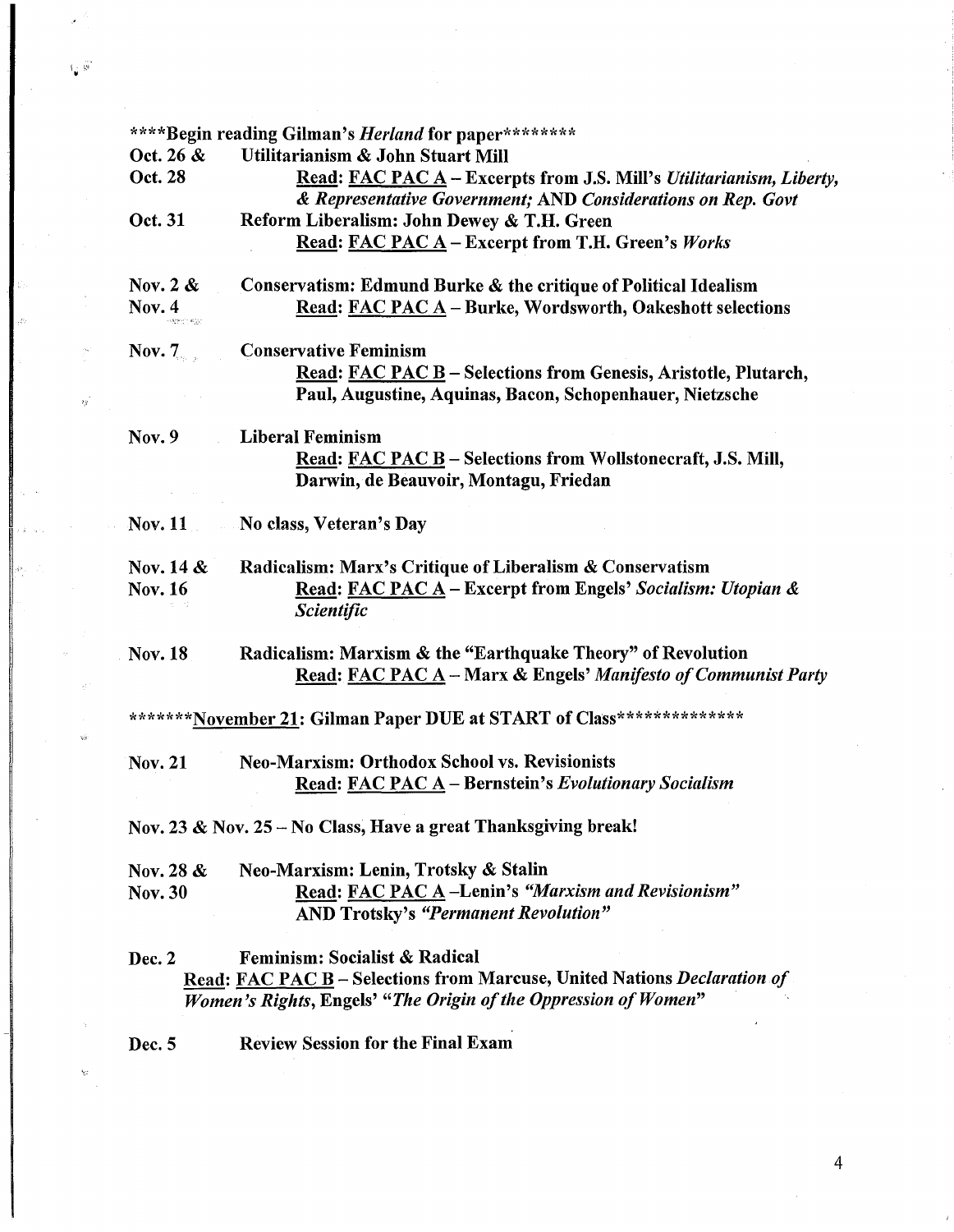$L \cdot J \cong -L$ 

#### Dec. 7 Last Class -- The End of Ideology Debate

Read: FAC PAC A--Fukuyama's *End ofHistory* as printed in *The National Interest* 

#### \*\*\*\*\*\* $\text{FINAL EXAMPLE:}$  Tuesday, December 13 from 1:10pm - 3:10pm \*\*\*\*\*\*

# Guidelines for Essay *--Herland:* Our Land? DUE DATE: NOVEMBER 21

### **I.** Purpose of Assignment

The objective of this assignment is to provide an analytical essay comparing and contrasting the ideas/themes found in Gilman's *Herland* with the political theories we have covered in this course. An interpretative essay is NOT a book review OR an editorial. A critical essay supports its analysis with direct references to the novel, showing the extent Gilman borrows, satirizes, and/or negates the ideas of other Western political thinkers.

#### II. Essay Content

a. Description & Thesis (10% of essay grade)

We do not want more than a cursory attempt at describing the content of the book. Assume that the reader is familiar with the plot of*Herland.* Therefore, you shouldn't need more than one paragraph for background.

Be sure to have a clear Thesis Statement that tells the reader exactly what you plan to analyze in your paper.

#### b. Analysis (60% of essay grade)

This part of the paper should constitute the major portion of your work. Look for the ideas that Gilman draws upon in terms of the ideologies covered in the class. Can you identify radical, conservative, and/or liberal ideals in her model community?

Here are some analytical questions you may choose to explore. To what extent does Gilman borrow from Plato's notion of justice? What are Gilman's underlying assumptions about human nature, "male" and "female" natures? Is there a class, caste or elites in this society? What is the role of their political leaders (what legitimizes their authority)? Does this utopia dispense utilize state coercive power? Explain. What is the character of their economic system and the nature of social relationships in Gilman's utopia? What is the value system of the "Herlander" society? Consider, for instance, the political socialization process of the women: what they are taught, if anything, regarding gender roles, history, community, and etc.? What are the sources of Jeff, Van, and/or Terry's discontent in Herland? Why does Gilman introduce these male figures? Are they merely foils to show female superiority?